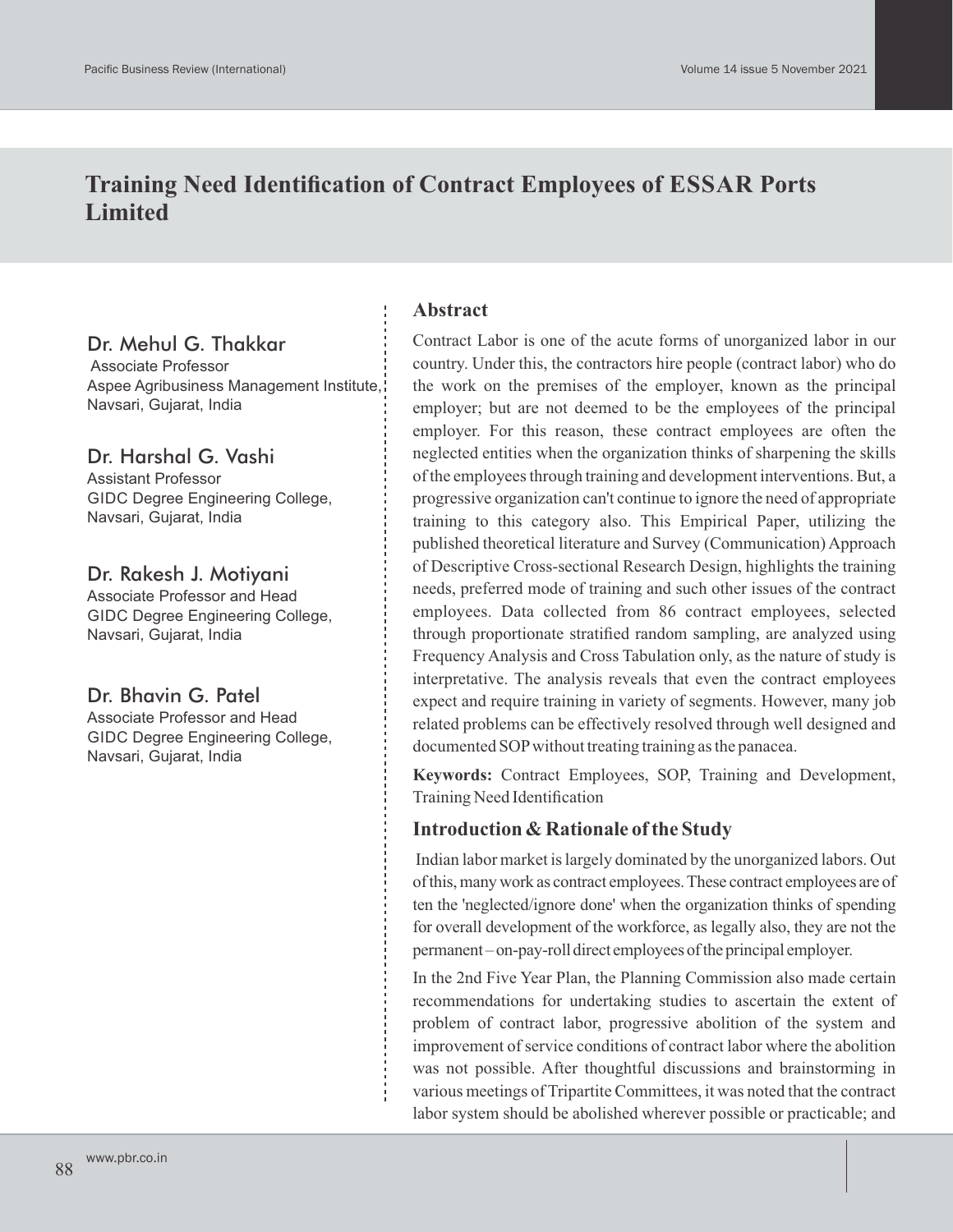in cases where this system can't be abolished altogether, the working conditions of contract labor should be regulated so as to ensure payment of wages and provision of essential amenities.

Consequently, even though, the Contract Labor (Regulation and Abolition) Act, 1970 in India categorically specifies the responsibilities of the Principal Employer towards the contract labor in terms of wage payment, welfare, health & safety, etc., but it is more or less silent about principal employer 'sobligation for their training  $&$ /or development. Under the scheme of the act, the provision and maintenance of certain basic welfare amenities for contract labor like drinking water, first-aid facilities, rest rooms, and canteens have been made obligatory. Even, provisions have been made to guard against delays in the matter of wage payment (Srivastava, 2010). But, training and development of contract employees have not been addressed in the act also.

The system of employment of contract labor lends itself to various abuses, as they are hired/employed through a third party element – labor contractor; and are not directly the employees of the principal employer. The irony is that even though these contract labors work in the premises of the principal employer for achieving the organizational goals; the principal employer is not bothered about their skill up gradation, proficiency development through training; and such other issues. As a result, these contract employees do not develop a sense of attachment or belong ingness to the organization. They do that much only as to save their jobs and earn the wages.

In the light of all these issues and concerns in the air, this empirical study is a hitherto attempt to unearth the training needs of contract employees, and recommend suitable

programmes for them. The study has been undertaken over a period of 3 months at the renowned ESAAR Bulk terminal Limited located at Hazira-Surat in Gujarat.

# **Conceptual Framework of Training Need Identification**

Training is considered as costly investment and as the systematic process of acquisition of attitudes, concepts, knowledge, roles, or skills that result in improved performance at work (Goldstein, 1991). The fundamental purpose of training is to help people develop skills and abilities which, when applied at work, enhance their average job performance (Tziner et. al., 1991). Considering the high felt importance of investing in training of employees, organizations are spending heavily on sharpening the skill sets of their employees. But, the success of any training intervention depends heavily on correct identification of training needs.

Identification of training needs is the first and the most important step of the entire training process, as however good the trainer may be, howsoever interesting the training subject maybe; if the training needs are not identified correctly, all efforts will go in vein. So, it is the first and the most critical element in the training, as success of the training function depends greatly on correct identification of training needs (Singh,2006).

Conceptually, Training Need Identification simply means identifying the gap between standard performance and actual performance in terms of knowledge, skills, abilities and attitudinal requirements on the part of employees. This crucial step of training process tells us who needs to be trained and in what areas / domains. Such identification can happen at three levels, as shown in Figure 1below.

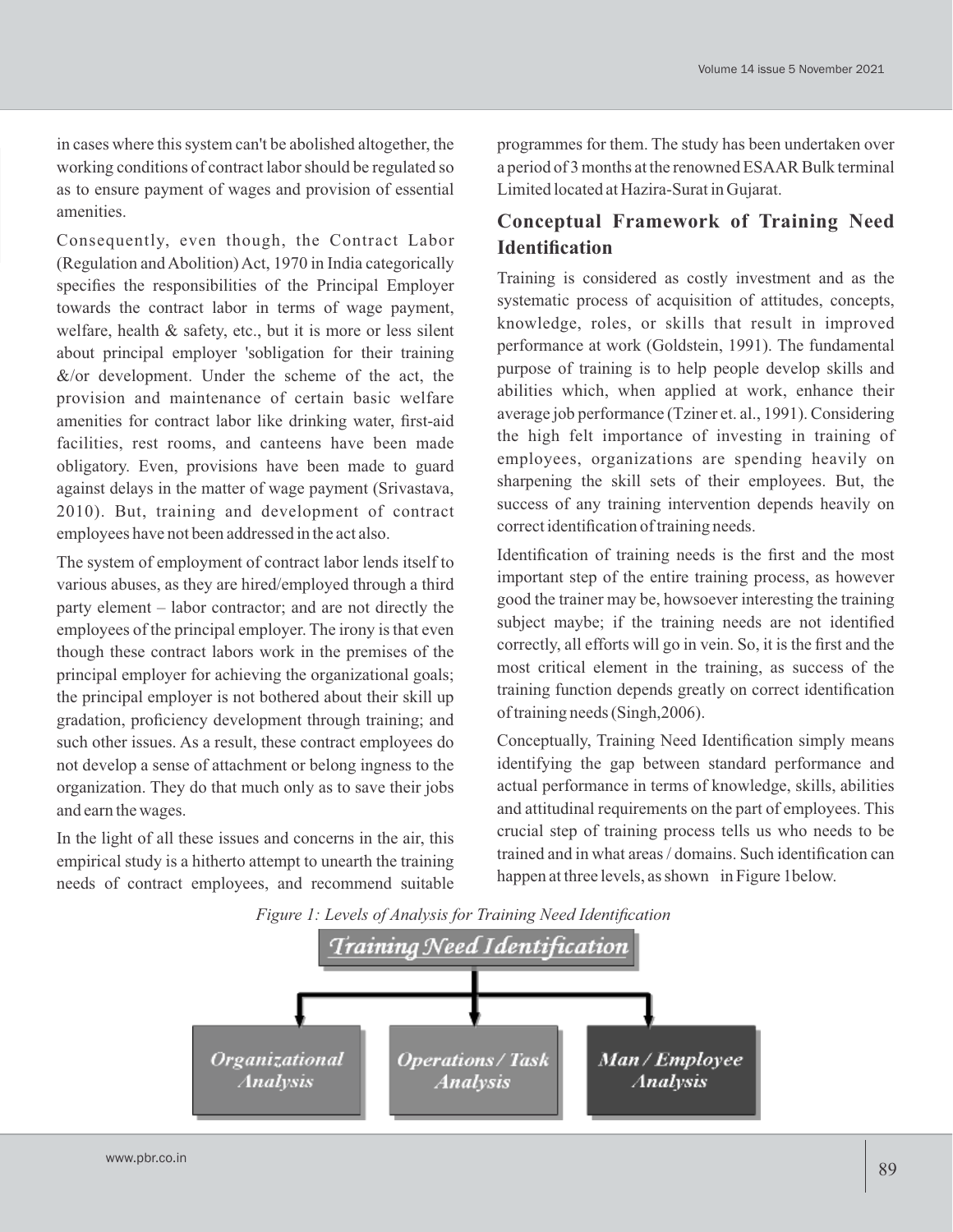- Organizational Analysis: This primarily focuses on the organization's goals, objectives and the macro level training needs by looking at the present state of organizational working, which can be met by developing a mass centric training programme.
- Operations / Task Analysis: This primarily focuses on the operations / tasks / job to be performed regardless of the employee doing the job. It includes the determination of the tasks that the employees must do – the specific employee behaviors required – if the job is to be performed effectively.
- Man / Employee / Person Analysis: This primarily focuses on the concerned employee who is putting his/her best to perform the job successfully. It reviews the knowledge, skills and attitudinal requirements of the job incumbent in each position and determines what knowledge, skills, attitudes he/she must possess/acquire, and what alterations he/she must make in his/her behavior to perform the assigned job successfully and contribute satisfactorily to the attainment of organizational objectives. Avery important aspect of person analysis is to determine which necessary knowledge, skills, abilities and attitudes have already been learnt by the prospective trainee, so that precious training time is not wasted in repeating what has already been acquired (Aswathappa, 2010). This is the level of analysis which the employees find much more worthy, as it specifically identifies who will undergo training and in what areas /domains.

This empirical study focuses on the 3rd level of analysis of training need identification, that is, it primarily focuses on identifying the knowledge, skill and attitudinal requirements for the contract employees of ESAAR Bulk Terminal Limited; and based on the same, suggesting relevant training programmes for sharpening the skill sets of contract employees, boosting their morale, making them feel a sort of value addition, and also developing their sense of belongingness/attachment to the organization.

#### **Research Methodology:**

#### **Research Problem Statement:**

The research topic is "Training Need Identification of

Contract Employees". The study attempts to assess the training needs of contract employees in regard to who needs to be trained and in what area/domain, finding out the preferred mode and method of training and suggesting specific training modules for sharpening the skill sets of these employees.

Specifically, this study is focused on the following research question:

*"How to improve the work effectiveness (performance) of contract employees through training?"*

Sub-questions of this overarching research query were as follows:

- Whether contract employees require / need any sort of training?
- What is the preferred mode and method of training for the employees?
- What are the specific training needs of the contract employees?
- Here, the Operational Definitions of various constructs are as follows:
- **Training:** Herein, "Training" refers to the systematic, well planned short-term process by which employees (in this study – contract employees) learn the job related skills.
- **Training Need Identification:** This refers to the first and the most important step of the entire training process, concerned with identifying who needs to be trained and in what areas/domains.
- **Contract Employees:** This refers to the employees who are not the permanent and on pay roll direct employees of an industrial establishment. It includes such employees who are hired by the contractors to do the work on the premises of the employer, known as the principal employer; but are not deemed to be the employees of the principal employer. As per the Contract Labor (Regulation and Abolition) Act,1970;

*"A workman shall be deemed to be employed as "contract labor" when he/she is hired in or in connection with the work of the principal employer, by or through a contractor."*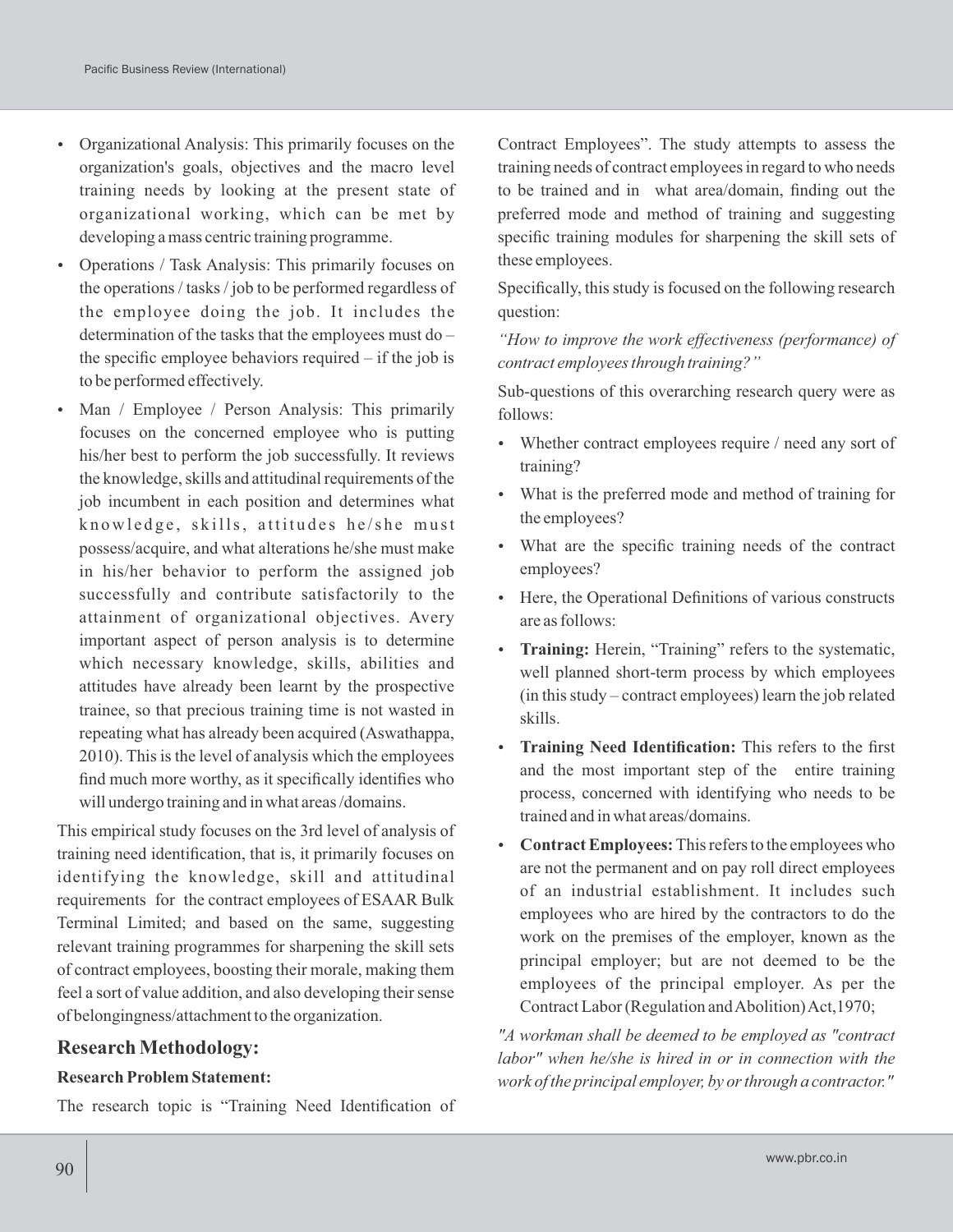Herein, in this study, such contract employees have been surveyed and studied whose name appears in the Contract Employees Record Book of Essar Ports Limited, Hazira-Suratin South Gujarat.

# **Research Objectives:**

- To study the contract employees"workingat ESSAR BulkTerminalLimited,Hazira- Surat.
- To study the need for training for contract employees at Essar Ports Limited, Hazira-Surat.
- Degree of Association of Training Need Identification and its Perceived Outcome Across the Contract Employees of Different Working Area.
- To analyze the opinions/viewpoints of these contract employees regarding the preferred mode and method of training to make the training more result oriented.
- To find out specific training needs of contract employees at Essar Ports Limited, Hazira-Surat.
- To suggest various training modules for improving the working of contract employees at Essar Ports Limited, Hazira-Surat.

# **Research Design:**

Descriptive-Cross Sectional Research Design is used in this study as it describes the views/opinions of contract employees regarding various areas / domains in which they required training (Descriptive) at a specific point of time (Cross Sectional). Initial exploration stage focused on careful review of relevant literature and in-depth interviews and discussions with the key informants like labor contractors, HR Executives of respective departments wherein contract employees are mostly employed, contract employees, labor law consultants and even with some notable academic personalities who have studied the working issues of contract employees. The focus of this exploration was to understand the working of contract employees, the issues that they face at the workplace, the present state of affairs, the views of these employees regarding various aspects of working, the concern areas etc., and also to have inputs for structuring the contents of the questionnaire by including the relevant issues.

### **Data Collection:**

- **(i) Primary Data:** The study is mainly based on Primary Data collected from the respondents – the contract employees working in various sections of Essar Ports Limited, Hazira- Surat – by way of a structured questionnaire, framed in English as well as in Gujarati (the local language). For framing the relevant items/statements for determining the specific training needs of these contract employees, a "self-assessment form" approach has been followed. Based on the insights from the in-depth interviews and discussions with the key informants during the initial exploration; specific aspects related to training needs have been included in this data collection instrument. Finally, before administering it to the respondents, it was pilot tested with 15 respondents.
- (ii) **Secondary Data:** Secondary data have been collected from books, journals, periodicals, and electronic databases. Published and unpublished documents of ESSAR Bulk Terminal Ltd., at Hazira-Surat have also been studied and analyzed to develop an understanding of various aspects of working of contract employees.

# **Sampling Design:**

As updated sampling frame was available, the researchers have preferred to use probability sampling method for choosing the sample of respondents. By using Proportionate Stratified Random Sampling method of Probability Sampling, 86 respondents – the contract employees working in various sections of ESSAR Bulk Terminal Ltd., at Hazira-Surat were selected and surveyed.

- **Sampling Frame:** Contract Employees Record Book of ESSAR Ports Limited, at Hazira-Surat
- **Population Size:** 172 Contract Employees of ESSAR Bulk Terminal Ltd., at Hazira-Surat
- **Sample Size:** 86 Contract Employees of ESSAR Bulk Terminal Ltd., at Hazira-Surat
- **Sampling Technique:** Proportionate Stratified Random Sampling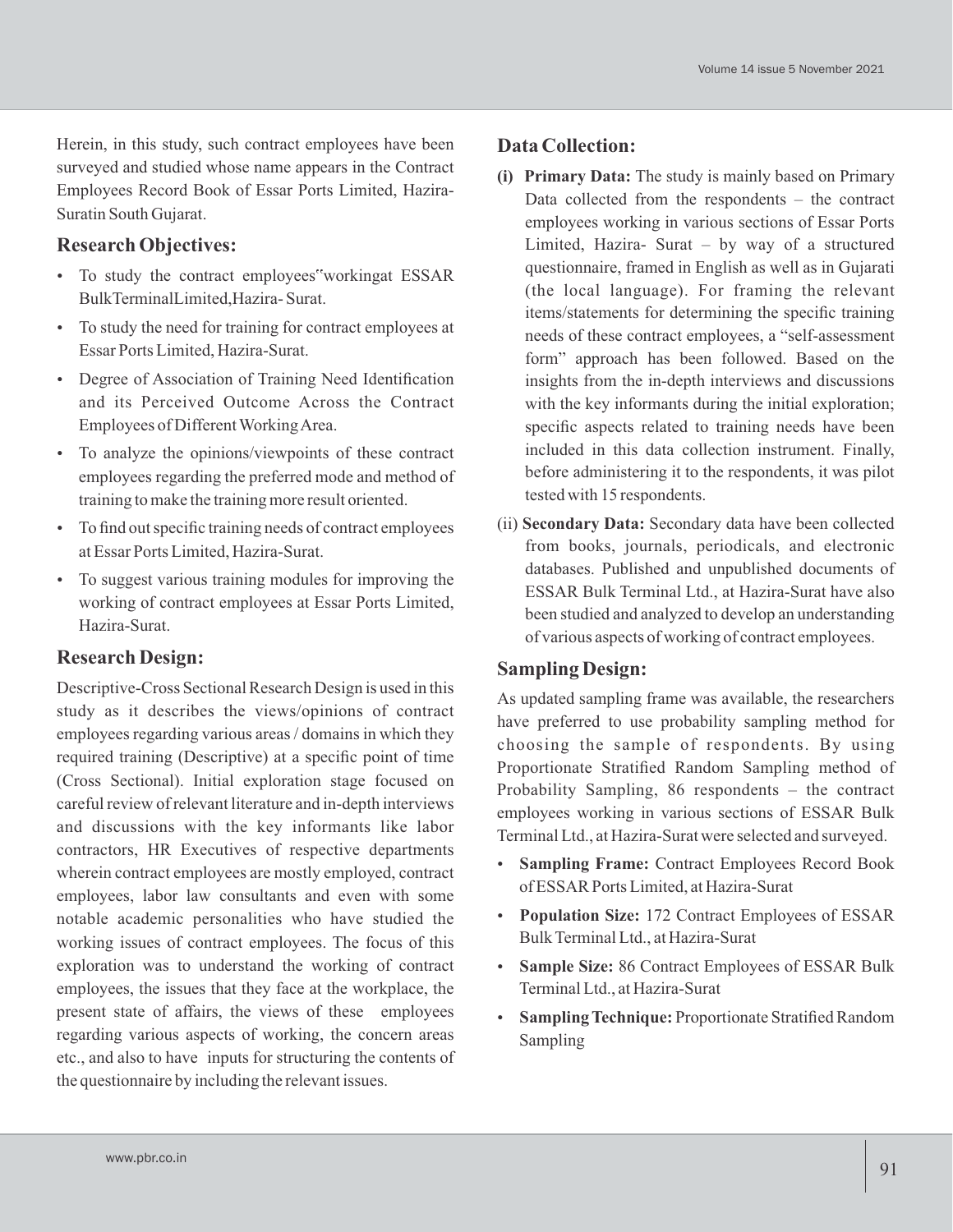### **DATAANALYSIS AND INTERPRETATION:**

#### Demographic Profile of the Respondents:

| <b>Demographic Particulars</b> | No. of Respondents ( $N = 86$ ) |  |  |
|--------------------------------|---------------------------------|--|--|
| Age Group                      |                                 |  |  |
| $<$ 20 years                   | 07                              |  |  |
| $21 - 30$ years                | 36                              |  |  |
| $31 - 40$ years                | 36                              |  |  |
| $41 - 50$ years                | 07                              |  |  |
| <b>Working Area</b>            |                                 |  |  |
| <b>Business Process Office</b> | 31                              |  |  |
| Mooring                        | 25                              |  |  |
| Electrician                    | 06                              |  |  |
| Rigger                         | 16                              |  |  |
| Crane Operator                 | 08                              |  |  |
| Experience                     |                                 |  |  |
| $< 1$ Year                     | 24                              |  |  |
| $1 - 3$ years                  | 59                              |  |  |
| $3 - 5$ years                  | 03                              |  |  |
| Gender                         |                                 |  |  |
| Male                           | 78                              |  |  |
| Female                         | 08                              |  |  |

*Table 1: Classification of respondents based on demographic particulars*

*Source: Primary Data*

In terms of Age Profile, ESSAR Bulk Terminal Ltd. at Hazira-Surat seems to have a major proportion of young and energetic group of contract employees with the highest number of respondents  $-41.86\%$  belonging to the age group of 21-30 years and 31-40 years. In total, 91.9% contract employees are of below 40 years of age. In terms of Work Experience, it seems that the respondents are less experienced ones as 27.9% respondents have less than 1 year of experience, 68.6% have 1-3 years' experience, and only 3.5% respondents have 3-5 years' experience. The 78 Male and 8 Female contract employees are majorly working in 5 different areas namely Business Process Office, Mooring, Rigger, Electrician and Crane Operations. In and all, the contract employees of ESSAR Bulk Terminal Ltd., Hazia-Surat presents diversity in terms of their demographic particulars.

#### **Frequency Analysis and Chi Square Test for Perceived Outcomes regarding Training Needs Identification:**

Some findings based on Frequency Analysis are as follows:

47 out of 86 contract employees (54.7%) spend most of

their working time in standing posture, while 39 (45.3%) of them mostly work in sitting posture.

- In response to a question whether any sort of training is attended by the respondents, the findings reveal that 83 out of 86 (93.5%) have not gone through any sort of training earlier to joining as contract employee, forget about attending training at ESSAR.
- These contract employees seem to be enthusiastic and willing to take on additional responsibilities and new roles also. In response to a question on what sorts of additional roles they would like to perform, the findings are encouraging, as 56 out of 86 (65.1%) contract employees are really willing to assume additional responsibilities in different areas as shown in Table 2 and Table3.

| Table 2: Willingness to perform additional roles |  |  |
|--------------------------------------------------|--|--|
|                                                  |  |  |

| <b>Willingness</b> | No. of<br><b>Respondents</b> | Percentage |
|--------------------|------------------------------|------------|
| YES                | 56                           | $65.1\%$   |
|                    |                              | 34.9%      |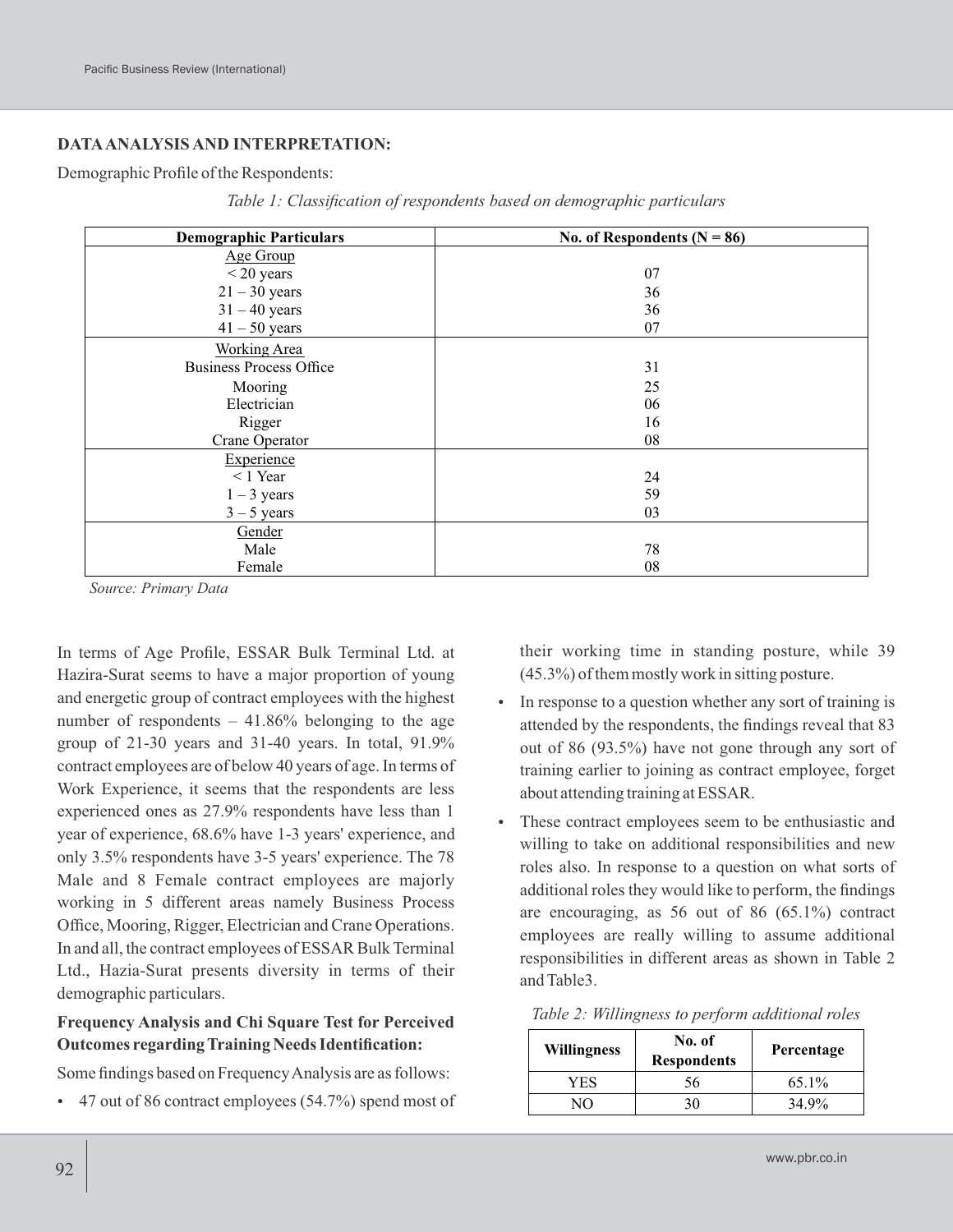| <b>Additional Role Domain</b>   | <b>No. of Respondents</b> | Percentage |
|---------------------------------|---------------------------|------------|
| Typing                          | 8                         | $9.3\%$    |
| Administration & Documentation  | 7                         | $8.1\%$    |
| Computer Hardware Maintenance   | 8                         | $9.3\%$    |
| <b>Computer Animation</b>       | H                         | $1.2\%$    |
| Tally For Book Keeping          | 5                         | 5.8%       |
| Instruments Calibration         | 4                         | $4.7\%$    |
| Telephone Line Problem Handling | $\overline{2}$            | $2.3\%$    |
| <b>Crane Operating Skill</b>    | $\overline{2}$            | 2.3%       |
| Fabrication                     | 3                         | $3.5\%$    |
| <b>Forklift Operating</b>       | 10                        | $11.6\%$   |
| Welding                         | 3                         | $3.5\%$    |
| Heavy Weight Vehicle Driver     | 3                         | $3.5\%$    |

*Table 3: Additional roles*

- This clearly shows that these contract employees are really committed and enthusiastic about their work. The organization can really be benefited by providing them training and boosting their sense of belongingness to the organization.
- Majority of these contract employees  $-72$  out of 86  $(83.7%)$  – prefer to be trained through on-the-job training method, while 14 of them (16.3%) are in favour of off-the-job training method.
- Further, the contract employees mostly prefer to get trained through the Internal Trainers only, which is also a welcome sign for the organization in terms of cost, scheduling and healthy interpersonal relationships at the work place. However, 91.9% of them do not want to pay / bare any sort of cost for getting trained.

|                                                                            | <b>Working Area wise classification of Respondents</b> |                |                |                |                 |              |
|----------------------------------------------------------------------------|--------------------------------------------------------|----------------|----------------|----------------|-----------------|--------------|
|                                                                            |                                                        |                |                |                |                 |              |
|                                                                            | Crane                                                  | Rigger         | Mooring        | Electrician    | <b>Business</b> | <b>Total</b> |
|                                                                            | Operator                                               |                |                |                | Process         |              |
|                                                                            |                                                        |                |                |                | Office          |              |
| Enhance                                                                    | 6                                                      | 16             | 25             | $\overline{4}$ | 7               | 58           |
| Individual                                                                 |                                                        |                |                |                |                 |              |
| Competency                                                                 |                                                        |                |                |                |                 |              |
| <b>Better</b>                                                              | 8                                                      | 13             | 17             | 6              | 5               | 49           |
| Productivity                                                               |                                                        |                |                |                |                 |              |
| Improved                                                                   | 6                                                      | 8              | 9              | 5              | 6               | 34           |
| Morale                                                                     |                                                        |                |                |                |                 |              |
| Enhanced                                                                   | $\overline{4}$                                         | 5              | $\overline{4}$ | 5              | 5               | 23           |
| Reputation                                                                 |                                                        |                |                |                |                 |              |
| Reduced                                                                    | $\overline{4}$                                         | $\overline{7}$ | 6              | 5              | 5               | 27           |
| <b>Stress</b>                                                              |                                                        |                |                |                |                 |              |
| <b>Total Count</b>                                                         | 28                                                     | 49             | 61             | 25             | 28              | 191          |
| Chi-squared test, $(\chi^2)$ =26.296 at 5% level of significance and 16 DF |                                                        |                |                |                |                 |              |

|  | Table 4: Degree of Association of Training Need Identification and   |  |  |  |
|--|----------------------------------------------------------------------|--|--|--|
|  | Its Perceived Outcome Across the Employees Of Different Working Area |  |  |  |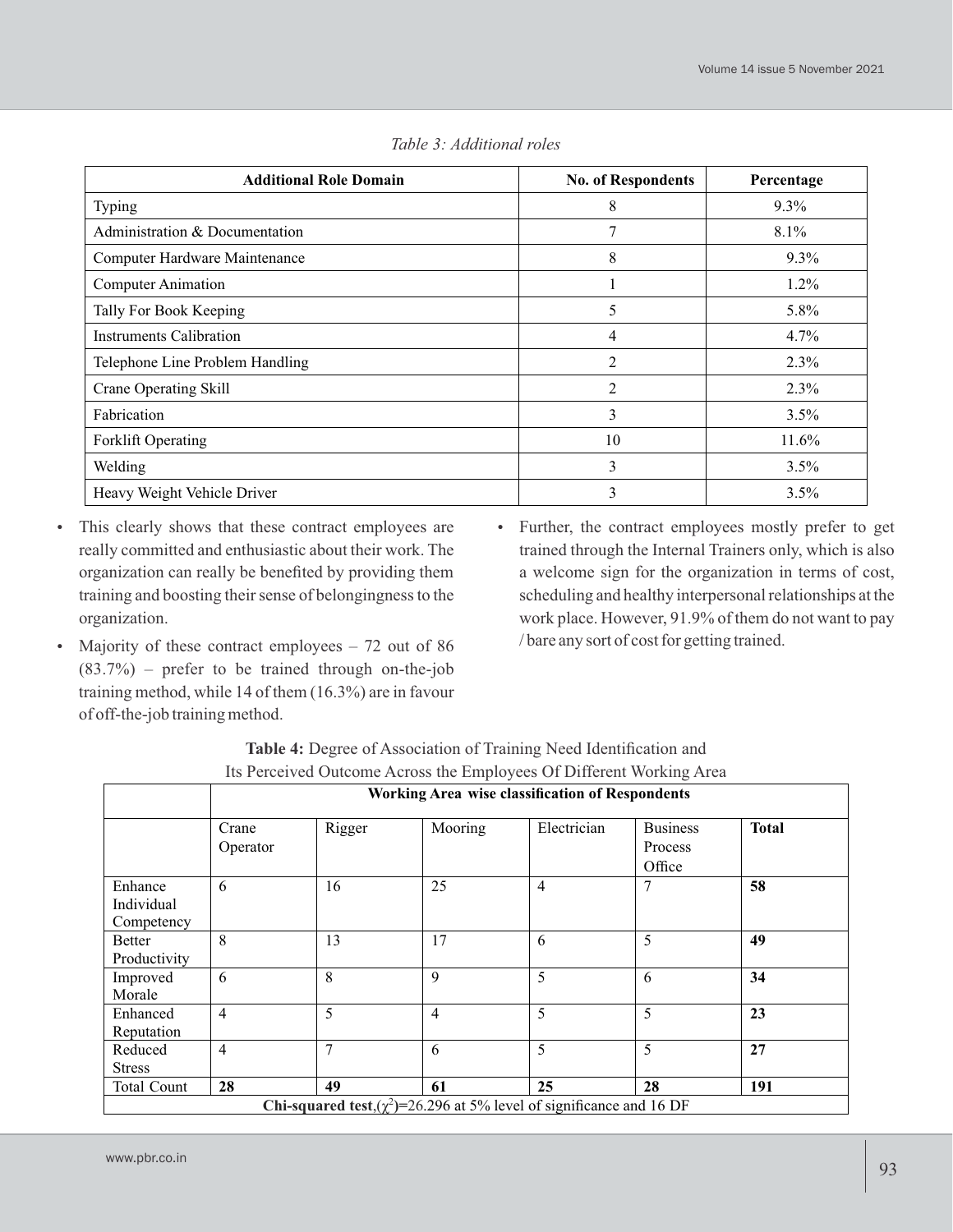From the above table, it is seen that the Chi- Square test statistic  $(\gamma 2) = 26.296$  with 16 degree of freedom and 5% level of confidence. As the calculated value is greater than the critical value, the null hypothesis is rejected. Thus, the survey reveals that there is association of Contract Employees perceived outcome of training need identification across the employees' different working area.

 Based on the responses of these contract employees, the following training needs have been identified for them based on their working domains. This specifies the general training needs as well as specific training needs:

| <b>Working Domain</b>                                   | <b>General Training</b><br><b>Need</b> | <b>Specific Training Need</b>                                                                                 |  |
|---------------------------------------------------------|----------------------------------------|---------------------------------------------------------------------------------------------------------------|--|
| <b>Business Process Office</b>                          | Computer<br>Training                   | Office.<br>МS<br>Connection.<br>General<br>Internet<br>Operation & Time<br>Computer<br>management<br>Training |  |
| Mooring                                                 | No General<br>Training<br>Required     | <b>Effective Mooring Training</b>                                                                             |  |
| Electrician<br>Technical $\&$<br><b>Safety Training</b> |                                        | Operation & Maintenance of Micro Circuit $\&$<br>Programmable Logic Controller Training                       |  |
| Rigger                                                  | Technical &<br><b>Safety Training</b>  | Mathematical Formula for Load Calculation &<br><b>Effective Rigging Training</b>                              |  |
| <b>Safety Training</b><br>Crane Operator                |                                        | No Training Required                                                                                          |  |

Table 5: General and Specific Training Needs Identified

# **Conclusion:**

All said and done, despite the fact that the contract employees make significant contributions to the organizational goals achievement, their skill up gradation, development and such other related aspects are not given due importance by the organizations. This empirical study specifically reveals that even these contract employees expect the organizations (principal employers) to think of their development through training interventions and it also unearths some of the basic training needs, which should be met by the organizations, to make the contract employees more fruitful to the organizations. Hence, instead of escaping from the responsibilities towards the contract employees by quoting the provisions of the age old Contract Labor (Regulation and Abolition) Act of 1970; progressive organizations interested in creating high performance work places must make efforts to come up with relevant training programmes to meet the training of these contract employees.

### **Recommendations:**

- (1) As it has been found that the contract employees place greater importance on being trained and they also expect their principal employers to spend for their training; the higher ups of the organizations need to acknowledge this surprising, unpalatable; but certainly promising, positive and true finding.
- (2) The findings of this study suggest that the contract employees need training on computers, safety and technical aspects. Specific topics in these three domains have also been outlined in the findings section. So, the HR department of the organization should act on this and device suitable training programmes for these contract employees.
- (3) 54.7% contract employees work in standing posture only, which is a cause of physical as well as mental stress and fatigue, tiredness and lack of concentration. So, the organization must make provision for giving them relaxation by adjusting the number and